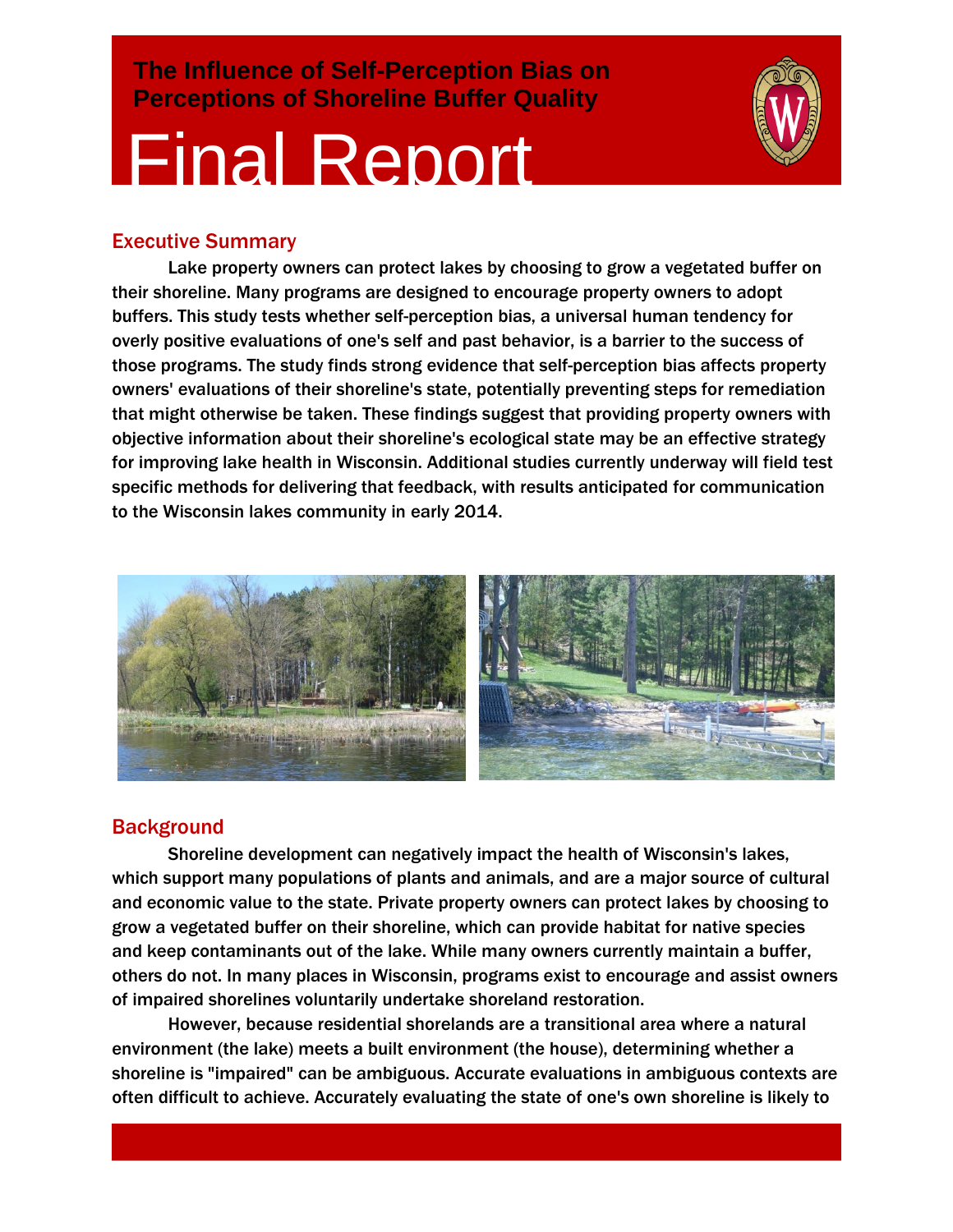be particularly difficult, because that state is at least partially the result of one's past decisions, and a negative evaluation may reflect poorly on the wisdom of those decisions. Research in psychology, as well as common experience, suggest that people are unconsciously motivated to avoid conclusions that threaten their self-view. Given the ambiguity inherent in evaluating shoreline state, that motivation may cause property owners to reach overly positive conclusions about their own personal shoreline. For owners of currently impaired properties, an overly positive evaluation may prevent them from taking steps to improve their shoreline, even if they support the goals of restoration.

This study investigated the influence of self-perception bias – an unconscious, universal human tendency – on Wisconsin lake property owners' evaluations of their personal shorelines. Participants rated photos of their own and others' shorelines on four dimensions: contribution to natural beauty, usefulness for enjoying the lake, contribution to good water quality, and habitat provided for aquatic and terrestrial species.

#### Methodology

A sample of 140 individuals who owned residential lake property in Central Wisconsin were selected from databases collected by Nancy Turyk and Dan McFarlane at UW Stevens Point, as part of ongoing lakes assessment projects in Waushara, Portage, and Marathon Counties. The majority of properties (107) were located in Waushara County, followed by Portage County (21), and Marathon County (10). The lakes assessments were able to provide owner names, mailing addresses, and a photo of the shoreline part of each property. All selected photos showed some development, with approximately equal numbers showing low, moderate, and high development. Photos were cropped to show only the shoreline area, without any personally identifying information, in order to protect the anonymity of participants.

Each participant was mailed a survey that included eight photos of residential shorelines. One photo in each survey belonged to the owner, while the other seven belonged to one of the other participants. Participants were asked to rate each photo on four dimensions: contribution to natural beauty, usefulness for enjoying the lake, contribution to good water quality, and habitat provided for aquatic species. Ratings used a 7-point scale, where 1 indicated "low" and 7 indicated "high." This design allowed us to collect ratings of each property by the owner, as well as several ratings of each property by other people who were not the owner.

#### **Results**

A total of 71 surveys were returned by respondents, yielding a response rate of 52%. Two surveys were returned by the postal service as undeliverable. Of those who returned surveys, 40% reported living at the lake property for 6 months or more per year.

A minority of participants (24%) reported that they did not see their property in one of the photos. That result was not entirely unexpected, as in some cases the photo was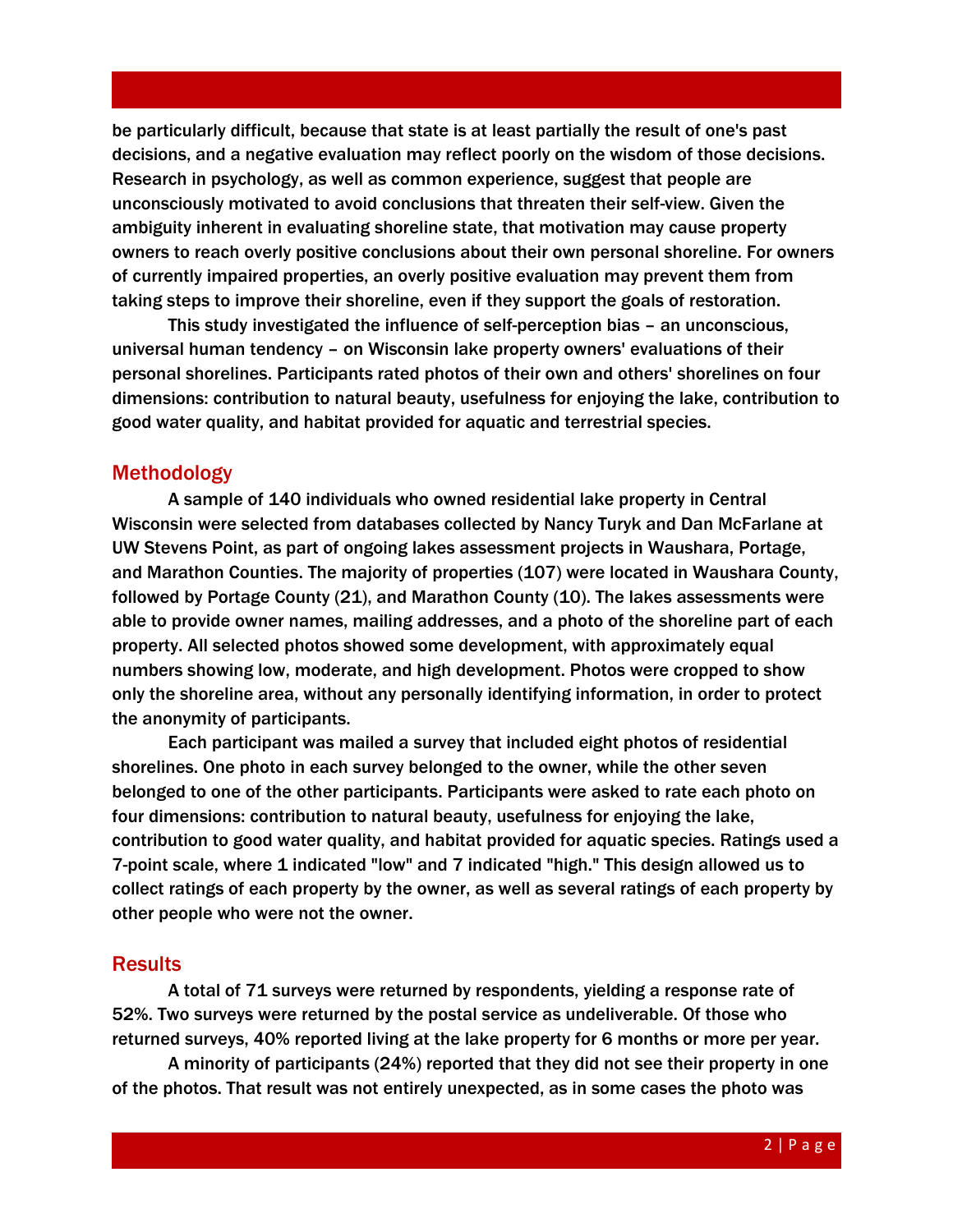several years old, and close cropping of the shoreline images may have prevented recognition. Those participants were excluded from analysis.

Mixed effect modeling, a statistical technique similar to linear regression but allowing the inclusion of multiple random variables, was used to test the prediction that participants would rate their own property more highly than it would be rated by other participants. Results confirmed the prediction for all four dimensions. Results are presented in the graph below.

In all four areas, property owners rated their property more positively than it was rated by other participants. These findings suggest that helping property owners achieve accurate, objective evaluations of their shoreline's current state may be an effective strategy for increasing the number of individuals who choose to participate in shoreland restoration.



**Shoreline photo ratings by their owners, and by owners of other properties**

*variability shown with standard error bars*

### Recommendations

The results obtained here are robust, and they demonstrate a considerable difference in evaluations of the same properties depending on whether those evaluations are made by the owner or someone else. These findings suggest that the difficulty of achieving accurate, objective evaluations of how one's private property contributes to overall ecosystem health may be a barrier to behavior change, because the human tendency for self-perception bias may cause overly positive evaluations. Although these results are specific to lake shorelines, the same tendency is likely to affect other environmental evaluations as well, whenever the current state of a property is the result of decisions made by the owner.